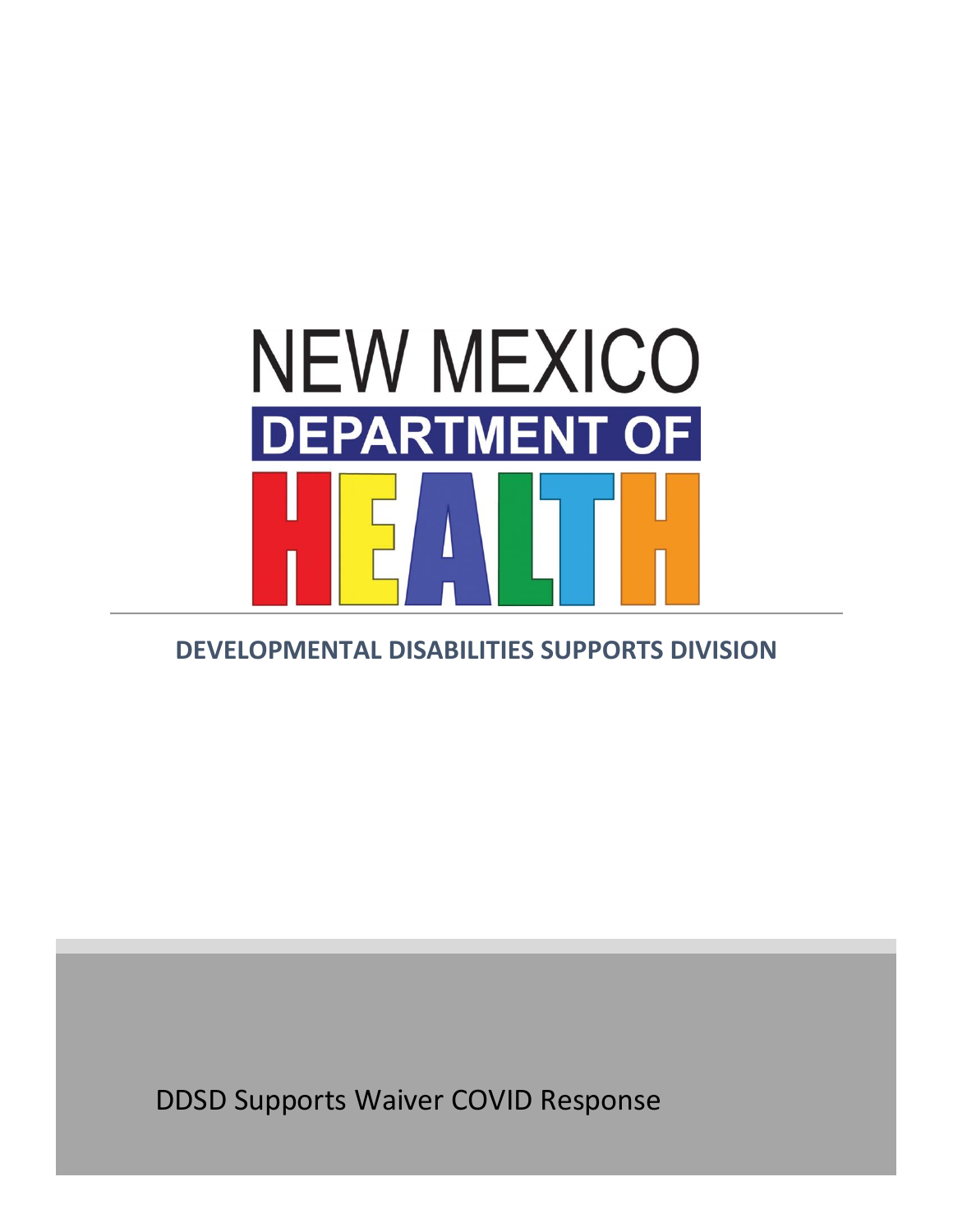# DDSD Supports Waiver COVID Response

# Contents

| Signature Requirements for HCBS forms issued and monitored by Department of Health 3          |
|-----------------------------------------------------------------------------------------------|
|                                                                                               |
|                                                                                               |
|                                                                                               |
|                                                                                               |
|                                                                                               |
|                                                                                               |
|                                                                                               |
|                                                                                               |
|                                                                                               |
|                                                                                               |
|                                                                                               |
|                                                                                               |
|                                                                                               |
|                                                                                               |
| Temporary Modifications of Provider Qualifications including Participant Directed Employees 6 |
| New Mexico Abuse Registry, Caregiver Online Registry (COR), and Caregiver Criminal History    |
|                                                                                               |
|                                                                                               |
|                                                                                               |
|                                                                                               |
|                                                                                               |
|                                                                                               |
|                                                                                               |
|                                                                                               |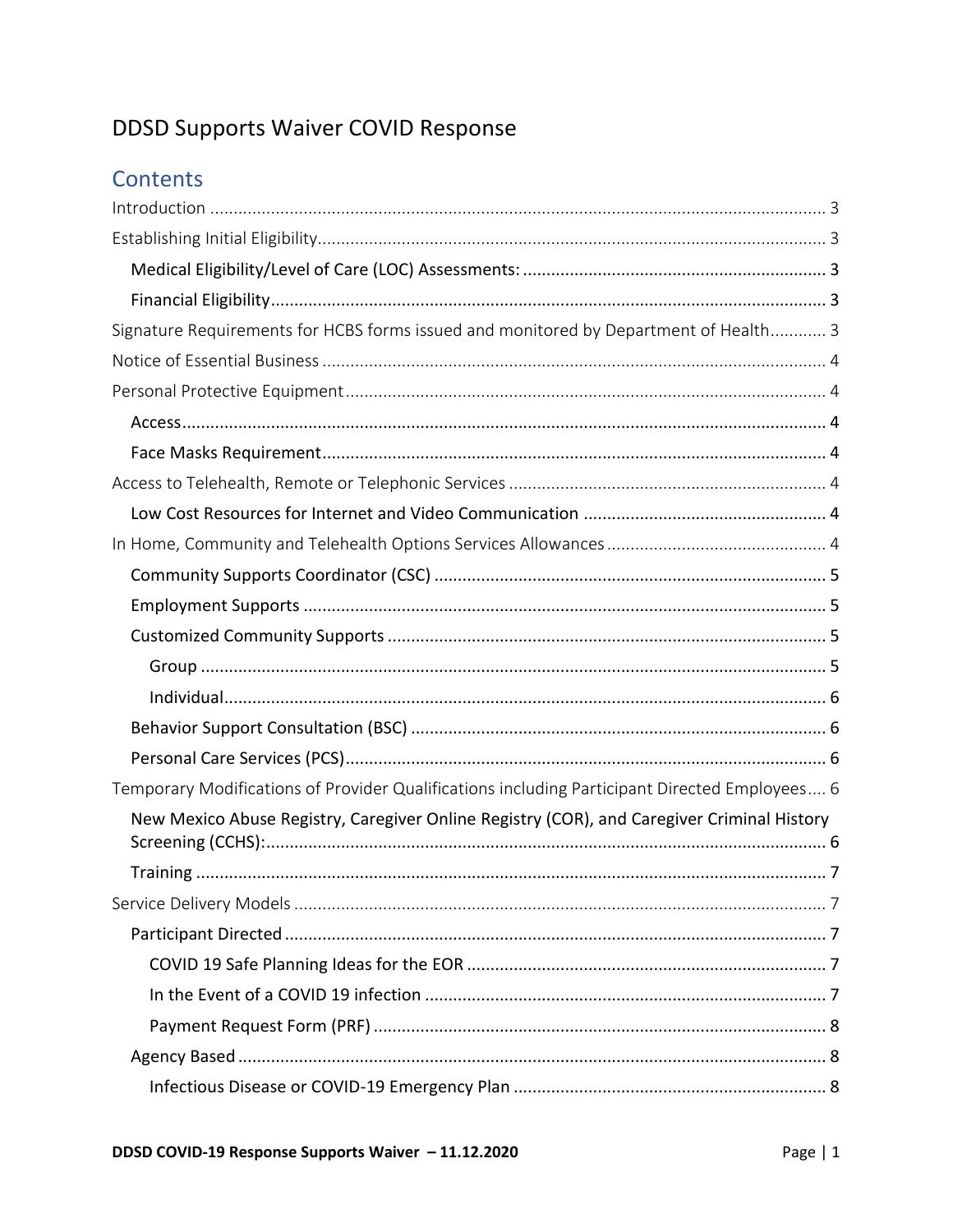| Personal Care Services in Acute Care Hospital or Short-Term Institutional Stays 9     |  |
|---------------------------------------------------------------------------------------|--|
|                                                                                       |  |
|                                                                                       |  |
|                                                                                       |  |
|                                                                                       |  |
|                                                                                       |  |
|                                                                                       |  |
|                                                                                       |  |
| Snapshot of Location Options for Supports Waiver Service Delivery and Other Important |  |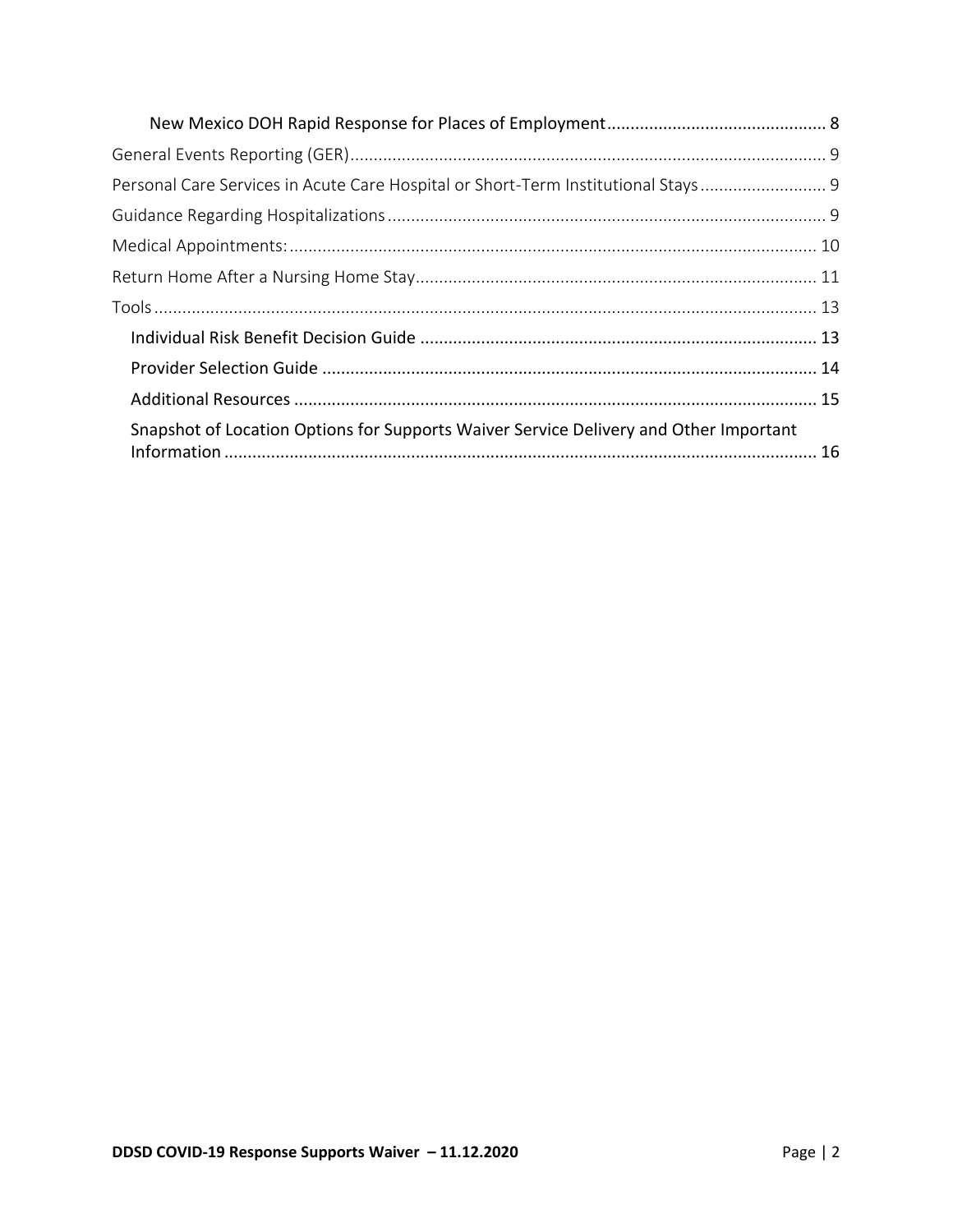## <span id="page-3-0"></span>Introduction

The Supports Waiver has received approval from Centers for Medicare and Medicaid Services (CMS) through Appendix K to adjust some waiver program requirements during the current Public Health Emergency. Enclosed in DDSD Supports Waiver COVID Response is information specific to the Supports Waiver. Please consider this information in coordination with DDSD COVID-19 Response Status Update 10.1.2020 and with the Public Health Order(s) issued by the Department of Health Secretary.

## <span id="page-3-1"></span>Establishing Initial Eligibility

### <span id="page-3-2"></span>Medical Eligibility/Level of Care (LOC) Assessments:

To support the health and safety of individuals newly allocated to Supports Waiver, the initial medical eligibility process has been modified. Documents for Initial Level of Care (LOC) are submitted by the Community Supports Coordinator to the Medicaid Third-Party Assessor, Comagine Health, as follows:

- 1. The MAD378may becompleted, and assessment factors scored (section 5) by theCase Manager/Consultant/Community Supports Coordinator (CSC) using the documents provided and virtual meetings with the participant, family and guardian, when applicable.
- 2. The MAD 378, when completed by the Case Manager/Consultant/CSC, does not require a physician's signature (section 8). The line for physician signature can be left blank.
- 3. The History and Physical (H&P) is not required.
- 4. The DOH "Yes Match Letter'' isrequired. The Case Manager/Consultant /CSC receives the "Yes Match" letter along with a copy of the participant's signed Primary Freedom of Choice (PFOC) from the DOH/DDSD Intake and Eligibility Bureau.
- 5. If any of the required documents are not included or contain errors in the initial LOC packet submission, the TPA will follow the Request for Information (RFI) process.

### <span id="page-3-3"></span>Financial Eligibility

#### **HSD 100 form (financial eligibility)**.

The Human Services Department (HSD) Income Support Division (ISD) is taking steps to slow the spread of coronavirus. ISD will continue providing services. But you do not have to visit an ISD field office. The HSD 100 form can be completed electronically, submitted via the mail or over the phone and can be found on the YES NM Portal<https://www.yes.state.nm.us/yesnm/home/index> For Questions or to Complete your Interview please call the Consolidated Customer Service Center at: 1-800-283-4465.

# <span id="page-3-4"></span>Signature Requirements for HCBS forms issued and monitored by Department of Health

During the Public Health Emergency, verification by phone via attestation by the CSC is not allowable. However, **t**he following are acceptable to meet signature requirements:

- Digital signature which is cryptographically secure and verifies that someone with your private signing key has seen the document and authorized it.
- Electronic signatures which is an image of your signature overlaid on top of a PDF document obtained through any HIPAA compliant platform.
- Electronic verification obtained via secure email in accordance with HIPAA requirements.

#### **DDSD COVID-19 Response Supports Waiver – 11.12.2020** Page | 3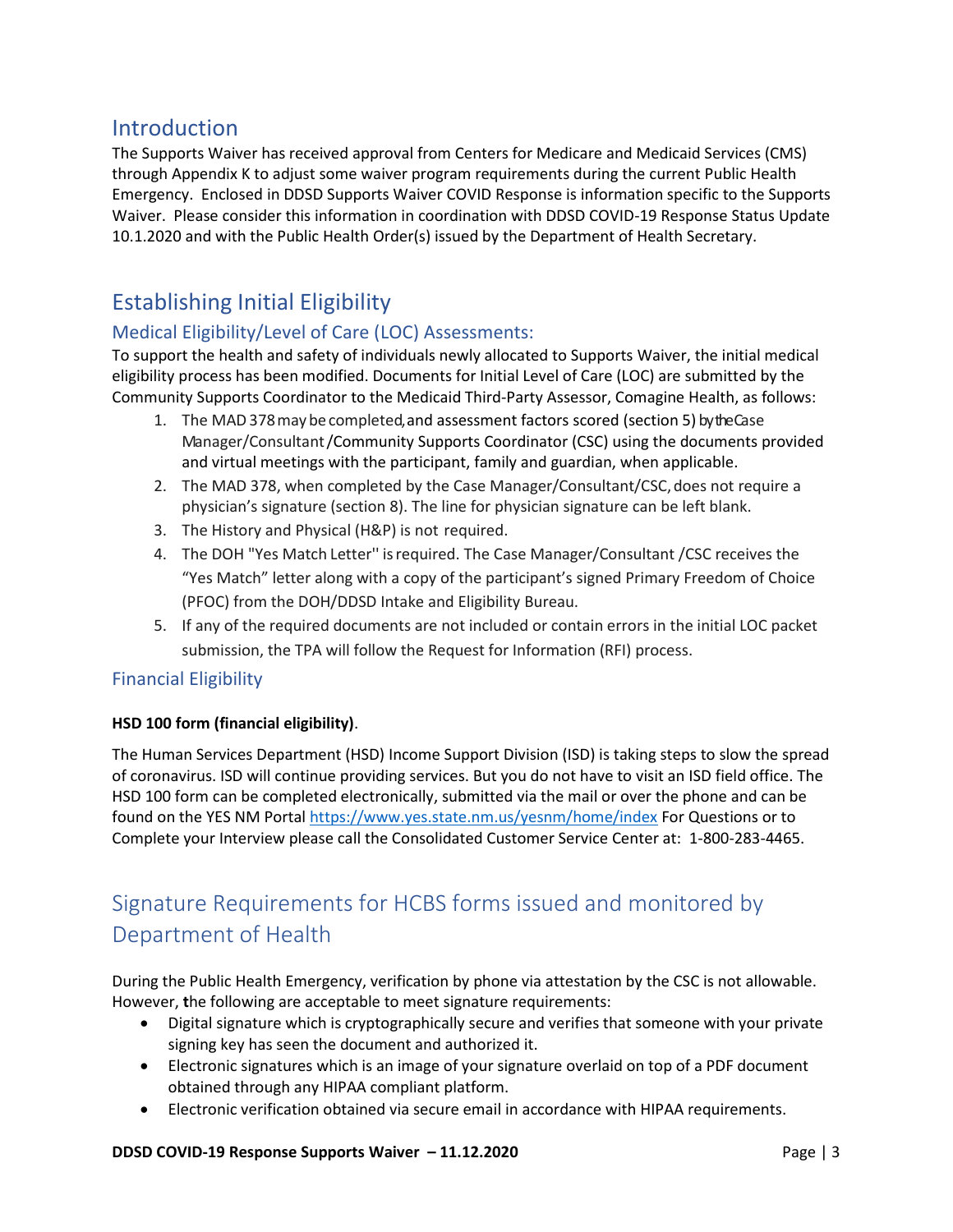## <span id="page-4-0"></span>Notice of Essential Business

**I**n the Public Health Order dated 3-23-2020 explains that DDSD funded services are essential. Direct Support Personnel can continue to work. Agencies can continue to operate so long as the Public Health Orders are observed. Facility based services remain closed.

## <span id="page-4-1"></span>Personal Protective Equipment

#### <span id="page-4-2"></span>Access

All Agencies and Employers of Record can continue to order Personal Protective Equipment directly from the New Mexico Department of Homeland Security and Emergency Management. To order directly from Homeland Security-Emergency Management, Agencies or Employers of Record (EORS) must complete the Resource Request form (Form 213) and then submit the form directly to the County Emergency Manager via email. Form 213 can be found on the Department of Health website. https://www.nmhealth.org/publication/view/form/5812/.

#### <span id="page-4-3"></span>Face Masks Requirement

Effective April 30, 2020 until further notice, DDSD mandates that all direct support personnel always wear a face mask during the entirety of their scheduled shift *to include wearing a mask while transporting individuals*. DDSD's mandate applies to all DD Waiver, Mi Via Waiver, Supports Waiver and State General Fund Direct Support Personnel working in the home. For participant/self-directed individuals, this includes paid relatives or legal guardians. The only exception to this rule is for paid family members, wearing a mask in their own home is at their discretion.

## <span id="page-4-4"></span>Access to Telehealth, Remote or Telephonic Services

If an individual does not have access to internet for telehealth, remote or telephonic services, or have remote access to family /friends, the Community Supports Coordinator should work together with providers, family, employees to plan for internet access.

<span id="page-4-5"></span>Low Cost Resources for Internet and Video Communication

- 1. Use of a JetPack as a mobile hotspot <https://www.verizonwireless.com/support/verizon-jetpack-faqs/>
- 2. Video Cameras on top of monitor for increased video communication [https://www.google.com/search?q=video+cameras+for+computers&rlz=1C1GCEU\\_enUS824US8](https://www.google.com/search?q=video+cameras+for+computers&rlz=1C1GCEU_enUS824US824&oq=videocameras+&aqs=chrome.5.69i57j0l7.8849j0j8&sourceid=chrome&ie=UTF-8) [24&oq=videocameras+&aqs=chrome.5.69i57j0l7.8849j0j8&sourceid=chrome&ie=UTF-8](https://www.google.com/search?q=video+cameras+for+computers&rlz=1C1GCEU_enUS824US824&oq=videocameras+&aqs=chrome.5.69i57j0l7.8849j0j8&sourceid=chrome&ie=UTF-8)
- 3. Comcast Internet Essentials [1-855-8-INTERNET](tel:1-855-846-8376) [\(1-855-846-8376\).](tel:1-855-846-8376) Call Center hours of operation are from 8 AM to Midnight (EST), seven days a week.
- 4. Lifeline, the Federal Communications Commission (FCC) program to help make communication services more affordable for eligible consumers. <https://www.lifelinesupport.org/>

## <span id="page-4-6"></span>In Home, Community and Telehealth Options Services Allowances

Telehealth options can be delivered in accordance with HIPAA including the good faith provisions of telehealth under HIPAA during the COVID-19 public health emergency. All service delivery in a community setting or home must follow current Public Health Orders and honor individual and guardian choices. Use of natural supports is encouraged for individuals to participate in remote based activities. Se[e Individual Risk Benefit Decision Guide](#page-13-1) for help in individual decision making.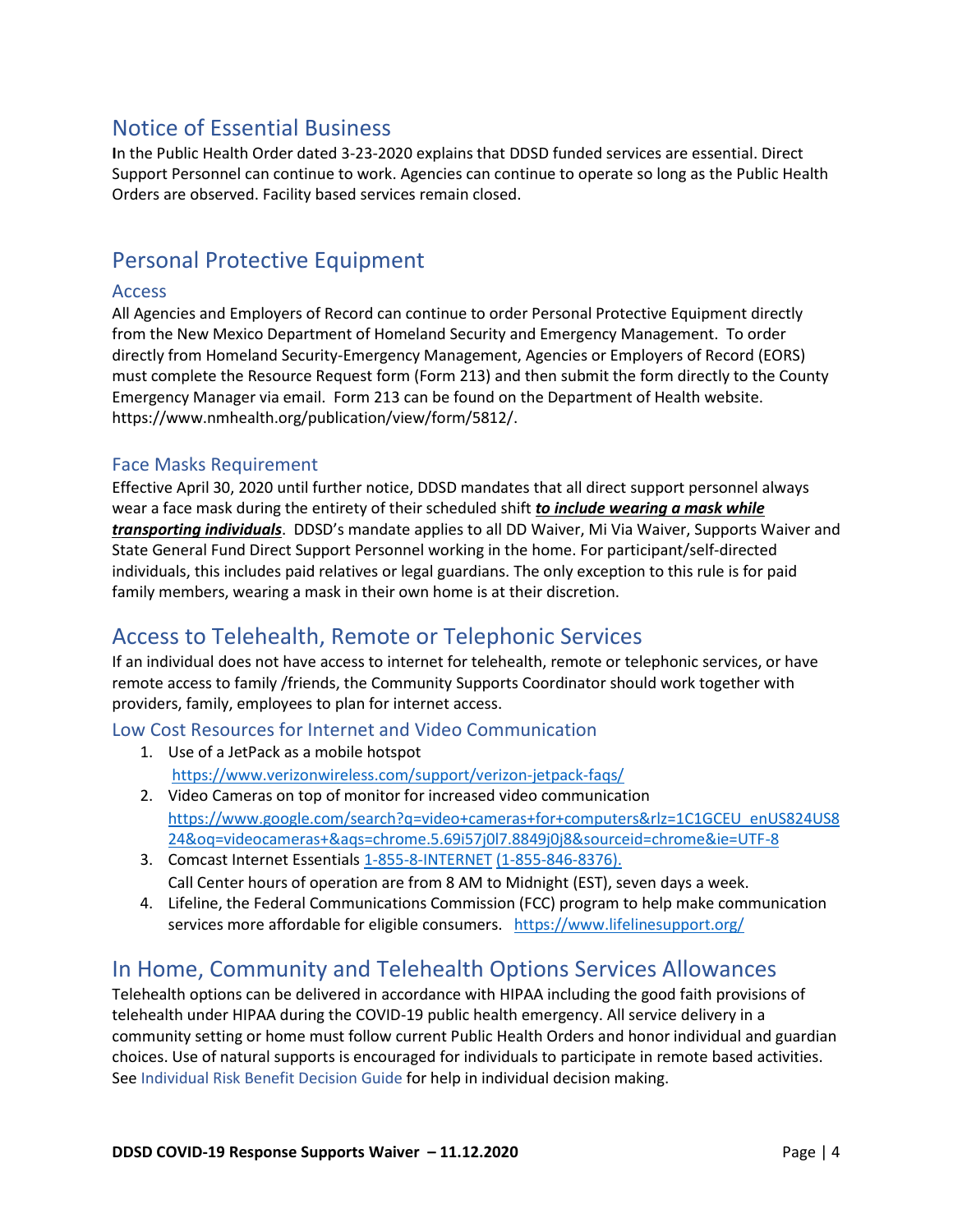### <span id="page-5-0"></span>Community Supports Coordinator (CSC)

To address the COVID-19 public health emergency, the State suspended face-to-face requirements detailed for this service for the duration of the emergency. Face to face visits will instead be provided telephonically or remotely This includes all meetings, assessment, monitoring, and follow up activities.

- All visits must be conducted via remote technology at a frequency in accordance with current Supports Waiver Standards and NMAC *until further notice.*
- CSC monitoring requirements remain the same except for conducting visits telephonically or remotely. Focus should be on health and safety and individual accommodations made for COVID-19. The CSC will ensure current service plans meet the individual's needs and facilitate any discussions needed for considerations that may be created by changes in services delivery.
- ISP implementation or lack of as it relates to community-based actions steps will not be cited by Quality Management Bureau (QMB) until further notice.
- ISP meetings/transition meetings must continue to be held in accordance with current New Mexico Medicaid Administrative Code (NMAC) electronically/telephonically
- ISP development must include stated measurements that reflect Supports Waiver service allowances during COVID 19 in the "how will I measure if this service is working for me and meet my identified needs" sections of the ISP. The ISP should capture the current Public Health Emergency and what the SW participant would like to work towards achieving.

### <span id="page-5-1"></span>Employment Supports

Employment Supports can be provided in the home and by an electronic mode of service delivery as approved in the Individual Service Plan (ISP) in accordance with HIPAA requirements.

### <span id="page-5-2"></span>Customized Community Supports

All existing service definitions and standards apply to expanded remote based services, with exception of requirements to be provided in the community.

#### **Examples of allowable and billable activities to support remote based day services:**

Remote cueing and screen sharing to complete an individual activity Virtual group activities Online classes, workshops, or activities conducted in a group or individually Support to connect to remote activities

#### <span id="page-5-3"></span>Group

All congregate Customized Community Supports (CCS) Programs (congregate facility day programs) in the state remain closed until further notice. Up to 100% remote based services as needed for group day services are allowable. Providers must create and provide a schedule that includes curriculum, dates, start times and end times and can only be billed from the start time of the class/session to the end time of the class/session. This schedule must be delivered in a way that is accessible and is distributed in enough time to promote individual choice.

Providers are responsible for providing remote services on a platform that all individuals can access. An inability for an existing participant to access remote services is the same as choosing to not provide the service. Providers are responsible for ensuring that the remote services are ADA compliant.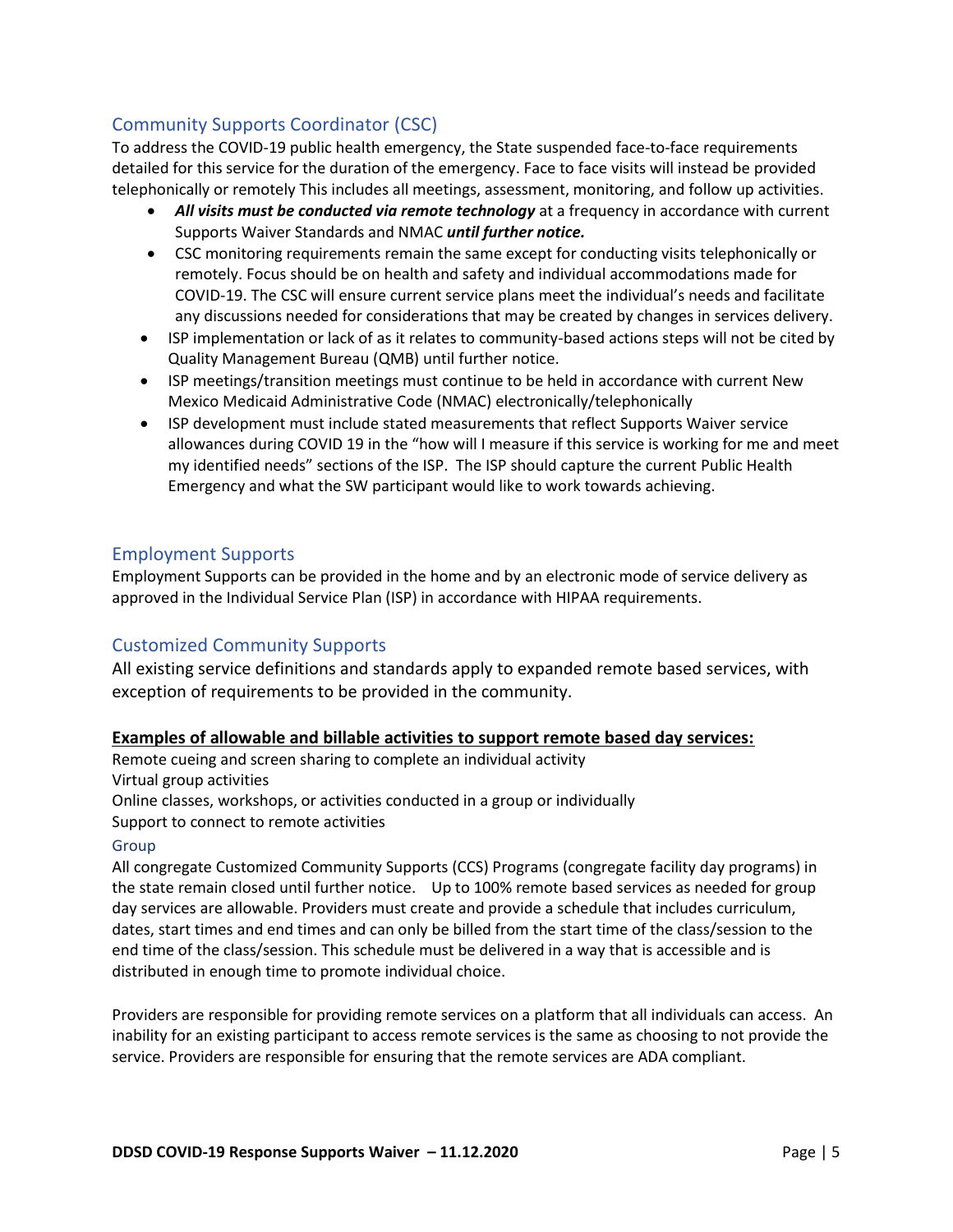#### <span id="page-6-0"></span>Individual

Customized Community Supports can be provided in the home and by an electronic mode of service delivery as approved in the ISP in accordance with HIPAA requirements.

**Staff Homes**: CCS services may not be provided in staff homes. CCS services are encouraged to be provided in the individual's home or remotely and in alignment with the Public Health Order.

### <span id="page-6-1"></span>Behavior Support Consultation (BSC)

Face-to-face visits may be provided by telehealth option or phone visits in accordance with HIPAA requirements. This includes assessment, monitoring or follow up. All interactions will be documented as required according to policy. BSC is intended to improve the ability of the unpaid caregiver and Direct Supports Professional to carry out therapeutic interventions. Trainings and demonstrations of competency may be done by telehealth or telephone as needed in accordance with HIPAA requirements.

### <span id="page-6-2"></span>Personal Care Services (PCS)

When a service involves personal care verbal cueing may be provided by an electronic mode of service delivery. This applies to PCS and Respite. The scope of service must be as approved in the ISP in accordance with HIPAA requirements.

## <span id="page-6-3"></span>Temporary Modifications of Provider Qualifications including Participant Directed Employees

The state is temporarily allowing provider enrollment or re-enrollment with modified risk screening elements such as suspending fingerprint checks or training requirements for direct support personnel.

### <span id="page-6-4"></span>New Mexico Abuse Registry, Caregiver Online Registry (COR), and Caregiver Criminal History Screening (CCHS):

Effective April 1, the New Mexico Human Services Department (HSD) issued joint guidance with the Department of Health (DOH), the Children Youth and Families Department (CYFD), and the Aging and Long-term Services Department (ALTSD) outlining flexibility for fingerprinting requirements for the duration of the declaration of the Public Health Emergency (PHE). Until further notice, all new employees who are required to pass the NM Abuse Registry, Caregiver Online Registry (COR), and background checks for employment will be required to proceed with the following process:

- Employee information will be required to complete an application and be processed through the New Mexico Abuse Registry and the Caregiver Online Registry (COR). If approved, employee can begin working.
- During the PHE, the state is allowing flexibility for the timeframe of the requirement for fingerprinting.
- Employees hired during this time and who could not complete a fingerprint appointment are required to submit their fingerprint cards within 30 days of the termination of the declaration of the PHE.
- Fingerprint cards are required to be sent to DOH Caregivers Criminal History Screening Program.
- Employees who do not pass the background check at that time, or who fail to submit fingerprint cards and complete the background check within the 30 days of termination of the declaration of the PHE, will be removed from employment immediately.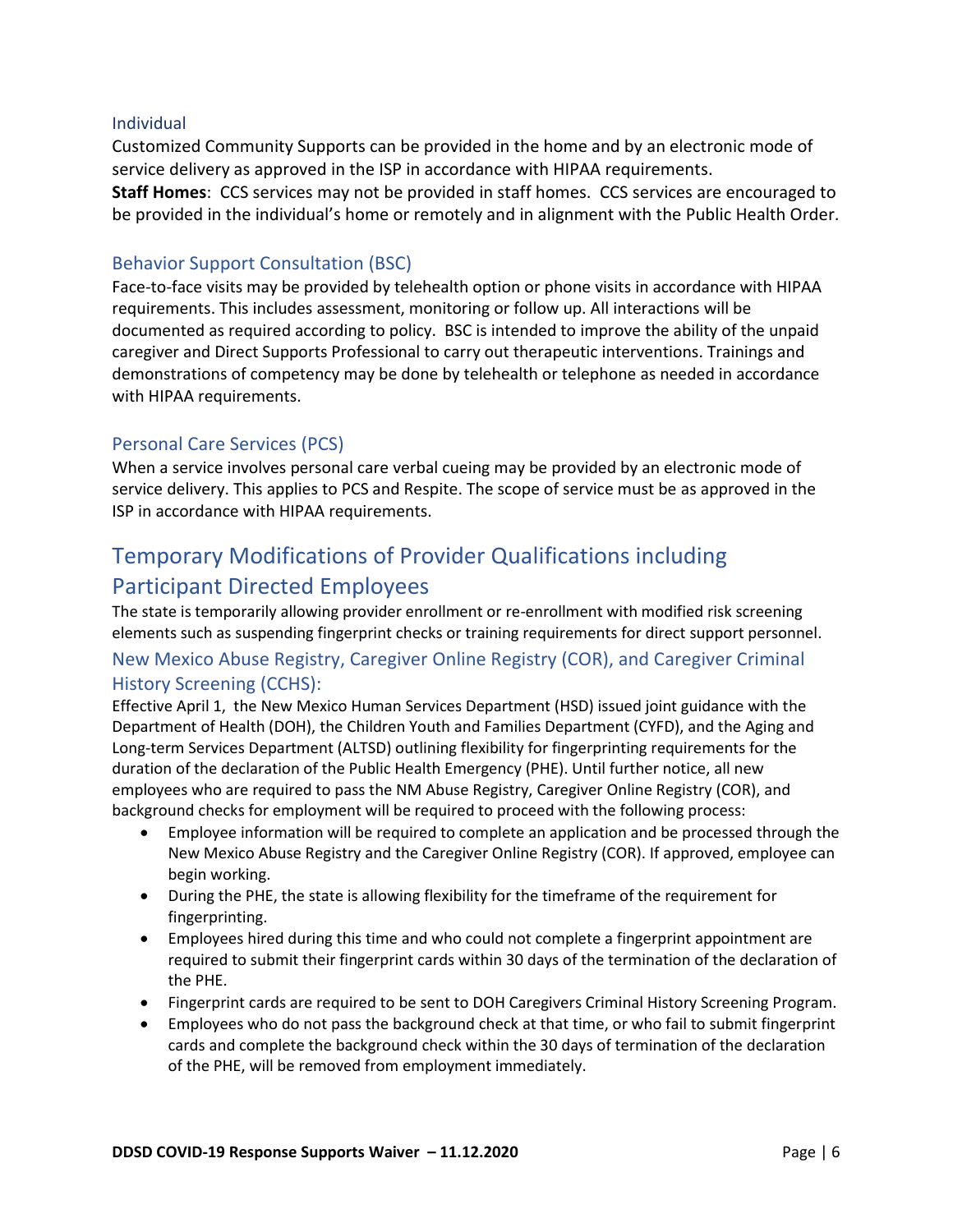### <span id="page-7-0"></span>**Training**

All Supports Waiver training requirements must be met. All DDSD sponsored trainings are available online. First Aid for direct support personnel may be completed online.

• **CPR Cards**: DDSD issued guidance from the American Heart Association regarding card extensions which read *"Per the statement regarding further extensions of AHA course completion cards beyond 60 days past the recommended renewal day (in interim guidance released on March 13, 2020), and given the ongoing threat of exposure to COVID-19, with many communities under shelter in place orders to minimize the spread of the disease, the AHA is extending AHA Instructor and Provider Course Completion Cards for 120 days beyond their recommended renewal date, beginning with cards that expire in March 2020." For additional questions regarding CPR card extensions, agencies must contact the American Heart Association directly*.

## <span id="page-7-1"></span>Service Delivery Models

### <span id="page-7-2"></span>Participant Directed

#### <span id="page-7-3"></span>COVID 19 Safe Planning Ideas for the EOR

The role of the Employer of Record has not been amended. If additional supports are needed, please contact the CSC assigned to the Supports Waiver participant or DDSD.

Consider Safety Precautions

- ✓ Hand sanitizer
- ✓ Cloth masks
- $\checkmark$  Social distancing (6 feet or more)
- $\checkmark$  No contact thermometer to check visitor temperatures
- $\checkmark$  Sign-in log for visitors

Consider a Plan for Home & Community interactions with employees

- $\checkmark$  Be aware of current Public Health Orders
- $\checkmark$  Plan for 6- foot social distancing
- $\checkmark$  Plan before & after-visit cleaning routines
- ✓ Avoid crowds
- $\checkmark$  Identify no-touch items for visitors
- ✓ Use screening tools
- $\checkmark$  Find ways to connect without face to face contact
- $\checkmark$  Explore low cost cell and internet

#### <span id="page-7-4"></span>In the Event of a COVID 19 infection

- $\checkmark$  Ensure the health and safety of the individual testing positive and all that have come in contact
- $\checkmark$  Seek necessary medical attention
- $\checkmark$  Follow the guidance of the public health order
- $\checkmark$  Report information to your Community Support Coordinator

#### **DDSD COVID-19 Response Supports Waiver – 11.12.2020** Page | 7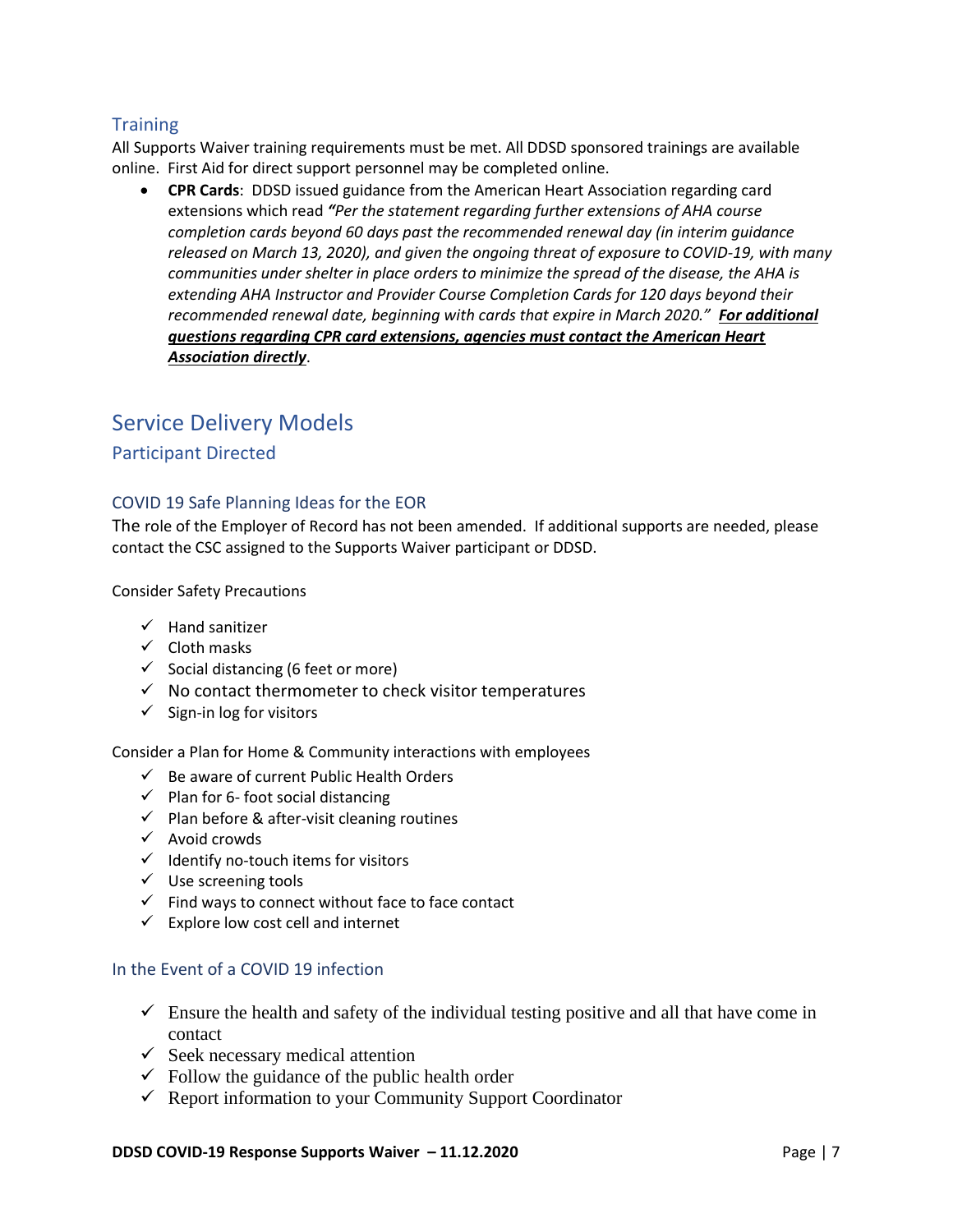$\checkmark$  Follow emergency back-up plan for service delivery

### <span id="page-8-0"></span>Payment Request Form (PRF)

Under participant-directed service delivery, vendor agencies must submit Payment Request Forms (PRFs), that are signed by the EOR., in order to receive payment.

• *"Telehealth"* must be noted under the service description on the PRF form. PRFs for Customized Community Supports (Group and Individual), Employment Support services, Behavioral Support and Consultation, and Personal Care Services must state on the forms that the service was virtually or telehealth. Under the service description, vendors must note "Telehealth, virtually, or provided at home.

### <span id="page-8-1"></span>Agency Based

#### <span id="page-8-2"></span>Infectious Disease or COVID-19 Emergency Plan

DDSD continues to stress the importance of and requires that every Provider Agency have a current Infectious Disease or COVID-19 plan during this pandemic. Further, DDSD requires that the agency's Infectious Disease or COVID-19 Plan be implemented should the need arise. Providers should continue to notify their respective Regional Office if the agency is experiencing or anticipating a staff shortage that could place the health and safety of individuals at risk.

#### <span id="page-8-3"></span>New Mexico DOH Rapid Response for Places of Employment

The Department of Health continues to implement the "Rapid Response Team" for all places of employment who have an employee that tests positive for COVID-19. For the purposes of services administered by DDSD, places of employment include any service delivery site including homes where an employee or agency subcontractor tests positive for COVID-19. If an agency has an employee or subcontractor test positive for COVID-19, the agency will receive the following information initiating the DOH Rapid Response Team process.

- Email from DDSD informing the agency Director that an employee or agency subcontractor has tested positive for COVID-19.
- The agency will receive a letter via email from DDSD providing instruction to the agency on how to respond to the COVID-19 positive test for the employee or subcontractor.
- That all employees have been tested for COVID-19 and that all employees will be re-tested in 7-10 days, if warranted by NMDOH. A list of employees' first name, last name, and date of birth will be provided.
- The agency has disinfected the work site and/or facility and/or home in accordance with COVID-19 Safe Practices for Individuals and Employers handbook, and any additional OSHA or Centers for Disease Controls standards applicable to your particular industry prior to the recommencing of business activities; and
- That an employee safety plan is in place to ensure employees are adequately protected from COVID-19 upon return to the workplace/home, including provisions for adequate personal protective equipment if necessary.
- The agency will also receive a second letter via email titled *"Checklist for Business/Facility Compliance in Response to one or more COVID-19 Positive Employee(s) in the Workplace."* The agency will need to complete this form verifying compliance and send it back via email to DOH and DDSD (the letter will contain the specific email address for the person at DOH who must receive the form).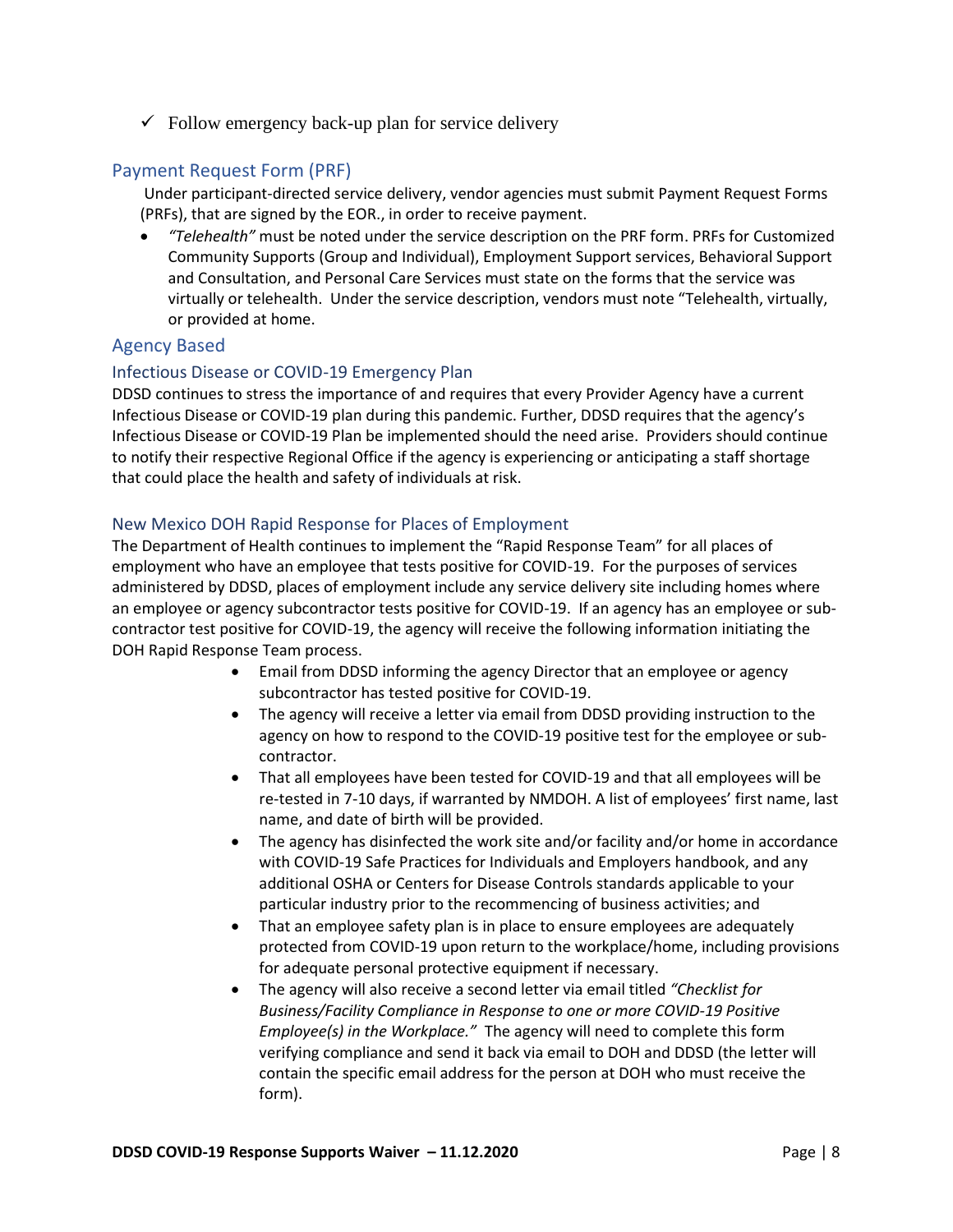- The agency will also receive a resource document via email titled *"All Together New Mexico COVID-Safe Practices for Individuals and Employers."*
- A follow up phone call will be made to the agency from DDSD (Regional Office) verifying receipt and completion of the process.

## <span id="page-9-0"></span>General Events Reporting (GER)

Community Supports Coordinators must report COVID-19 related events in Therap® using the General Event Reports (GER). Events include Suspected or Confirmed Exposure, COVID-19 Testing including results, and COVID-19 Related Death. The COVID-19 GER module includes options for each of these events.

- **Repeat tests for COVID-19** must also be reported using a separate GER. For example, a second or third test must be reported. *Test results must be reported in a separate GER.*
- **Out-of-Home Placements:** If the person was admitted to the hospital or a nursing home, please note as soon as possible if there was a COVID-19 test completed during the hospital stay and note the results of the test as soon as it is known *in a separate GER*.

# <span id="page-9-1"></span>Personal Care Services in Acute Care Hospital or Short-Term Institutional Stays

The State will allow for payment for personal care services for the purpose of supporting waiver participants in an acute care hospital or short-term institutional stay when necessary supports are not available in that setting during this emergency. The payments may only be made for up to 30 consecutive days. Service must be:

- 1) Identified in ISP as personal care service;
- 2) Provided to meet needs of the individual that are not met through the provision of hospital services;
- 3) Not a substitute for services that the hospital is obligated to provide though its conditions of participation or under Federal or State Law, or under another applicable requirement; and
- 4) Designed to ensure smooth transitions between acute care settings, HCBS settings and preserve the individual's functional abilities.

## <span id="page-9-2"></span>Guidance Regarding Hospitalizations

The purpose of this guidance ( issued previously) is to provide guidance for participants and providers when: 1) someone has been hospitalized for a Non-COVID-19 related illness, 2) a COVID-19 test taken inpatient was negative or not yet available, and 3) discharge is being planned.

- Although hospitals are providing care using COVID-19 safe practices, persons with I/DD may or may not be able to wear masks while in-patient and their actual exposure to the virus is unknown. If a person with I/DD was admitted into a hospital for a Non-COVID-19 health issue, the following steps should be initiated before and after discharge:
- Note that hospitals vary on their COVID-19 testing practices for patients who are asymptomatic and are admitted for Non- COVID-19 issues. If completed, those test results need to be obtained as baseline information.
- Since exposure is unknown and COVID-19 symptoms typically take 5-7 days to appear, the participant/employer of record and agency need to operate as if the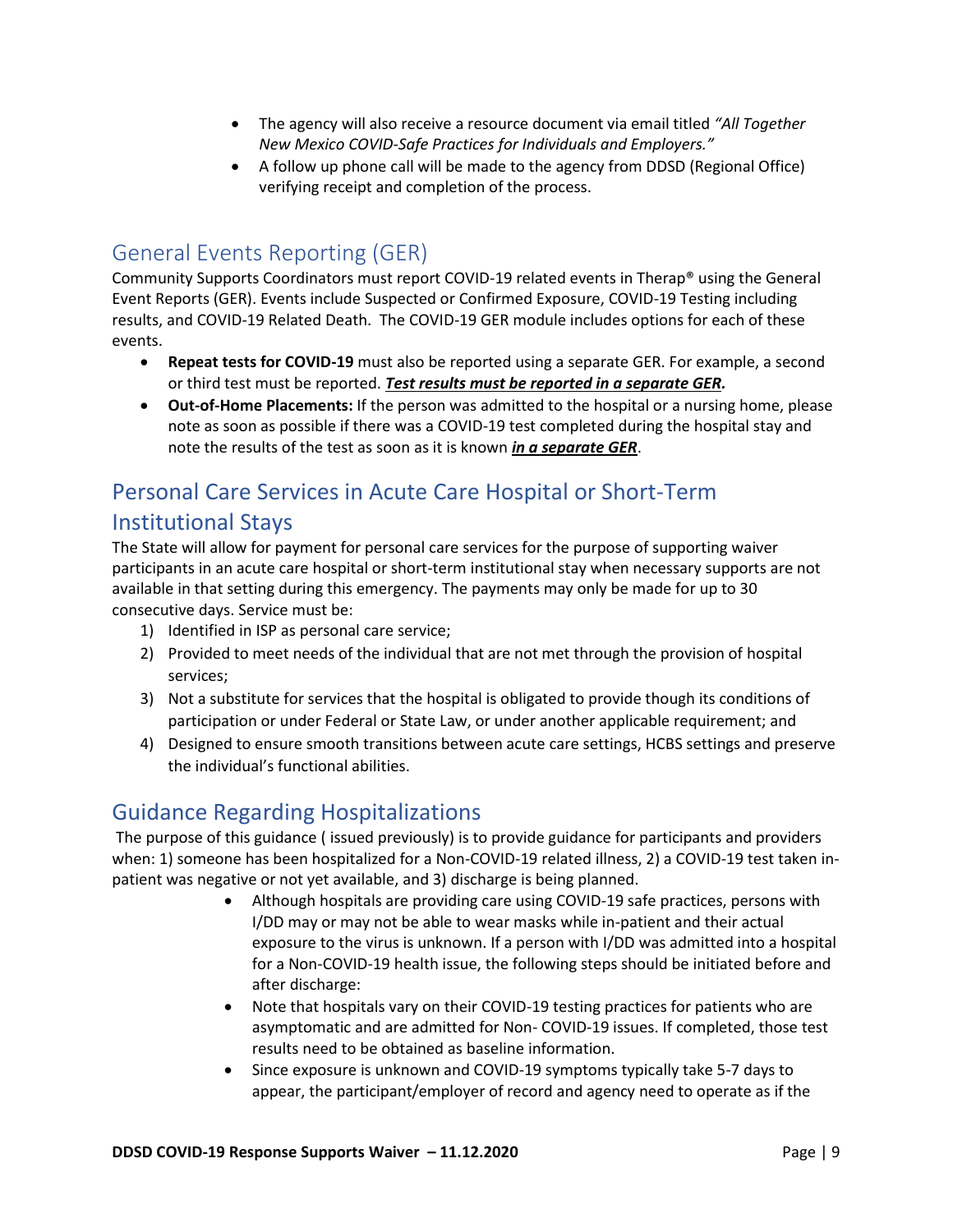person had an exposure to COVID-19 in the hospital when planning and providing services at home.

- Develop a plan to obtain a COVID-19 test as soon as possible after discharge and repeated in accordance with clinical protocol. Contact the Regional Office and the local Public Health Office as needed for assistance.
- The participant/employer of record must assure that the following precautions are implemented at the person's home to protect the person (and their housemates) until the results of the COVID-19 test is reported as negative.
- All staff should be screened regularly for illness, wear masks, and use other PPE as needed and maintain a clean home environment.
- Be aware that isolation can trigger negative reactions.
- Seek consultation from the person's Care Coordinator, BSC or the Bureau of Behavioral Supports, the Regional Office Nurse or Clinical Services Bureau for proactive planning and consultation.
- The person and their roommates should wear masks and remain at least 6 feet apart as much as possible if they are in the same area of the house.
- The person should have a dedicated bathroom if possible. If this is not possible, the person should plan to disinfect the bathroom between uses.
- The person should have dedicated dishes and utensils for their meals. Eating or drinking from the same dish or glass should not occur. After each meal all dishes and silverware should be promptly cleaned, ideally by using a dishwasher on the highest temperature settings. If there is no dishwasher in the house, then use an alternative disinfecting method for the dishes or paper plates/disposable dishes and utensils should be used.
- Call 911 if the person's condition worsens (e.g., fever over 100.4, difficulty breathing, bluish coloring to face /nails or lack or responsiveness).

## <span id="page-10-0"></span>Medical Appointments:

CSB issued guidance of what you can expect before and during medical appointments. Although there may be minor differences in protocols, all medical providers are required to honor COVID-19 Safe Practices.

- It is important that everyone is informed of the specific protocols used at the office or clinic they are going to; medical and/or clinical offices are calling several days before the appointment as a reminder and to go over specific instructions.
- Make sure to communicate these specific instructions to the person and to the staff or family that will be attending the appointment.
- During this call, it's important to communicate with the office staff that the person has an intellectual and/or physical disability and will have to be assisted by at least one staff person. Ask them to make a note of this on the record. This is important whether or not it is a new provider or someone who has seen them in the past. Some offices have hired new staff to help with scheduling and screening. Ask if the office wants a co-pay before or at the time of the appointment.
- Take some time to go over what to expect with the individual in your care. Talk about using a mask and sitting apart from other people.
- Make sure you have a current Health Passport and Physician Consultation form ready to take to the appointment.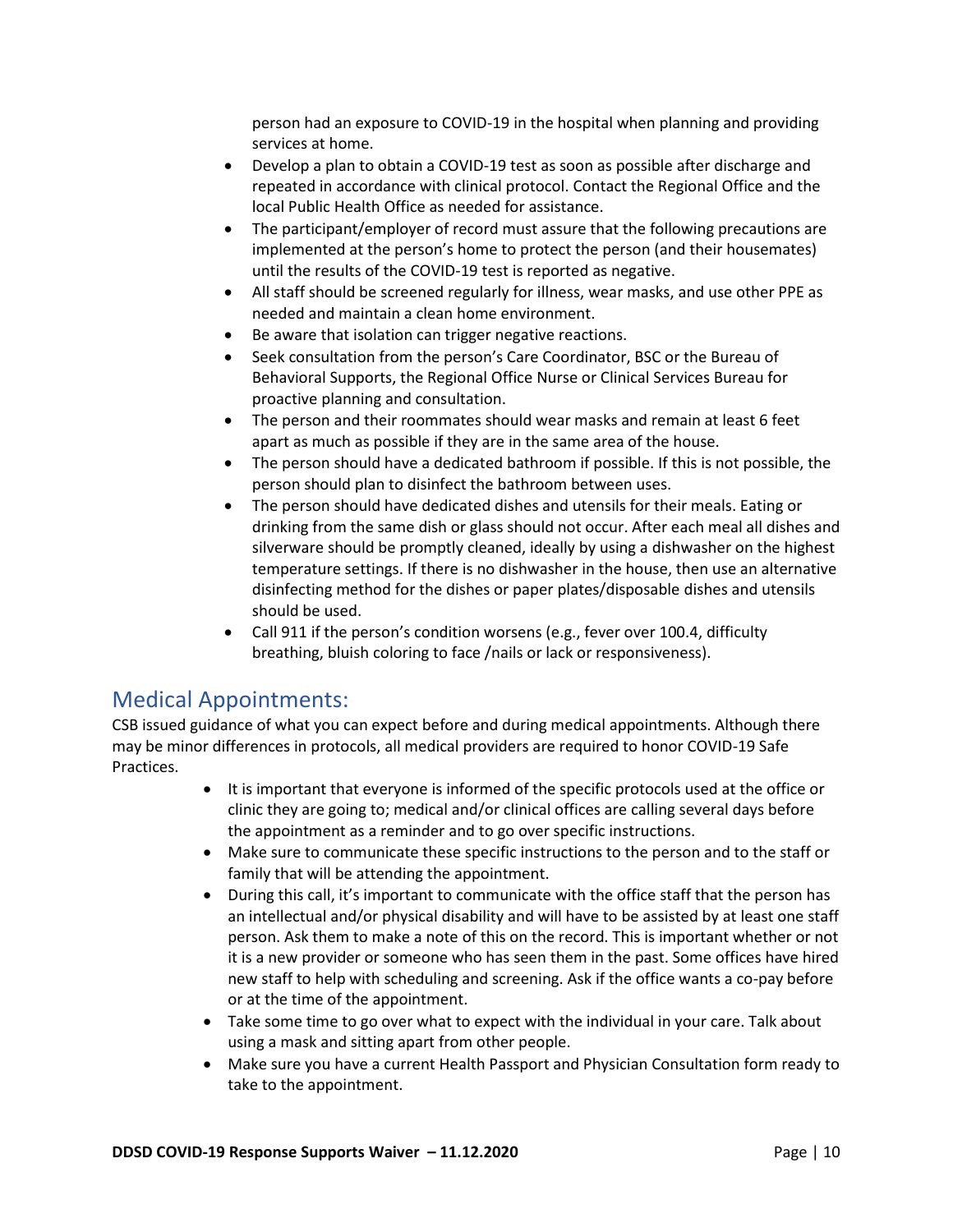- Many offices only allow one person to accompany a person who is disabled. Try to limit the number of people attending the appointment to the minimum needed to support the person. Don't be surprised if someone is asked to wait in the car.
- Everyone must wear a face mask. If the person cannot tolerate a mask, have one ready just in case and be prepared to let the clinic staff know why they cannot wear a mask. Practicing using a mask ahead of time can be really helpful.
- Ask what time to arrive. The clinics know how long it takes to screen for COVID-19, get admitted and get to the waiting areas. You may be asked to call from the car when you arrive or proceed to a tent area for screening. Ask if you can go into a waiting room or if you need to stay in the car until you are called.
- If you arrive too early before the stated appointment time, you may be asked to wait until prior patients are cleared from the area. During hot weather make sure the vehicle's air conditioner is operating effectively. If having water is allowed before the appointment, be sure to bring some with you. Be sure the person does not have to be NPO (nothing by mouth) before the appointment.
- Screening for COVID-19 exposure and symptoms will be completed for everyone. This may be done by clinic staff in the car, in a tent or at the entry way. Providers are using a checklist similar to the one used in the DDSD homes. Screening and temperatures will be taken for the person and whoever goes with them into the clinic. Screening may also be done for anyone else who came with the person.
- If the person or anyone with them has a fever or symptoms, they likely will not be allowed into a routine appointment. However, if the appointment is due to the person being sick, be ready to talk about why you are there and what has been happening. Always have a current Health Passport and Physician Consultation form with you at every appointment.
- Most offices have markers on the ground for waiting to help people stay 6 feet apart. Many have moved furniture or have taped off seating areas. Respect social distancing when checking in and when waiting. If you need to take an elevator, try not to get into one that has a lot of other people already in it. Be aware that some people do not respect social distancing. Be ready to step to one side or stand still if someone passes too close.
- Things change. If you become aware at any time (even at the last minute) that the client, or a caregiver (a family member or staff) is sick with COVID-19 symptoms (fever over 100.4, cough, chills, body aches, etc.) or has an exposure to COVID-19, please let the provider know. Don't go to the clinic. Call and cancel the appointment. The goal is protecting everyone from getting or sharing this very contagious virus.
- $\circ$  If you are in doubt, call the providers office or clinic and talk to them about your concerns about COVID-19 illness or exposure. Call the Agency Nurse to keep them informed about what is happening if anyone may be ill or exposed at any time.

## <span id="page-11-0"></span>Return Home After a Nursing Home Stay

The Bureau of Behavioral Supports (BBS) issued guidance about how to address notification/preparation for changes in a person's living environment when they return home after a nursing home stay during COVID-19.

> • **Guidelines for support:** While someone is in a nursing home (or discharge planning is imminent), the team should gather to discuss individual needs, including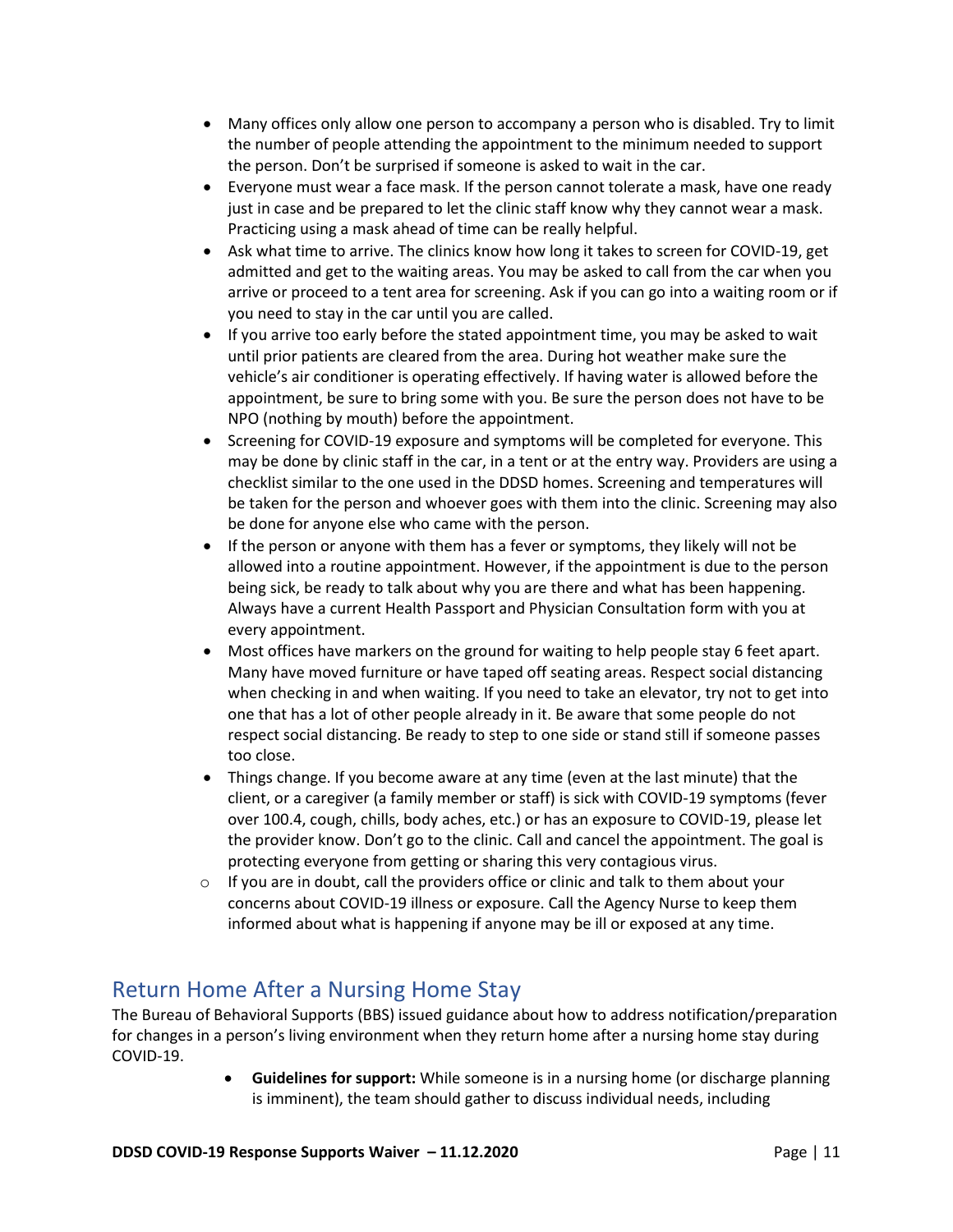notification/preparation for changes in the living environment to which they are returning. Discussion of who the best person (or persons) would be to perform this task should occur, and a "game plan" should be developed.

- **Death of Staff Member, Housemate, or Friend:** When the change involves the death of a staff member, friend or roommate, notification of the death should come from a trusted member of the team (family member, guardian, BSC, case manager), and should be done in-person. Although it is unlikely that in-person visits will be allowed by the nursing home facility during this time, the team may certainly ask whether this could occur. The designated person (or persons) to be involved in notifying an individual of a death should contact the discharge planner/social worker at the facility and discuss the need to notify/prepare the person for coming home. Ask for a teleconference meeting with the individual. Request that their discharge planner/social worker (or another person from the facility, e.g. a nurse or nurse's aide who is trusted by the individual) also be present to offer support/comfort. Prior to the notification meeting, discuss potential reactions that the individual might have with the person at the facility, and suggest comforting actions to take if these occur; a BSC, if available, may be a useful resource in identifying these actions. Discuss whether follow up calls/teleconferences need to happen; offer contact information for who to call if needed to address delayed or ongoing reactions. Remember that all of us grieve, in our own timing, and in our own ways.
- While every situation and each person are unique, introducing the topic may go something like this *"We are very glad that you are getting better! We and (name of person from facility) are working hard planning for you to come home soon. [you may want to ask what the person is looking forward to at home]. We want you to know about some changes at home. First, you will wear a mask leaving here, and when you go to doctor's appointments, etc. You have been sick, and now you're getting better, but we need to help you to keep feeling better! You remember that your roommate(s) got really sick too; unfortunately, (name) won't be there when you get home because they didn't get better. They passed away (died)."*
- Make sure that you leave time for any reactions that the person may (or may not) have. After, you may need to debrief with the social worker at the facility and set up times to be available to support the individual in their grief. This should be discussed prior to, and after meeting with the person's team.
- Always remember that each of you on the team (DSP included) may reach out to BBS staff at any time for support.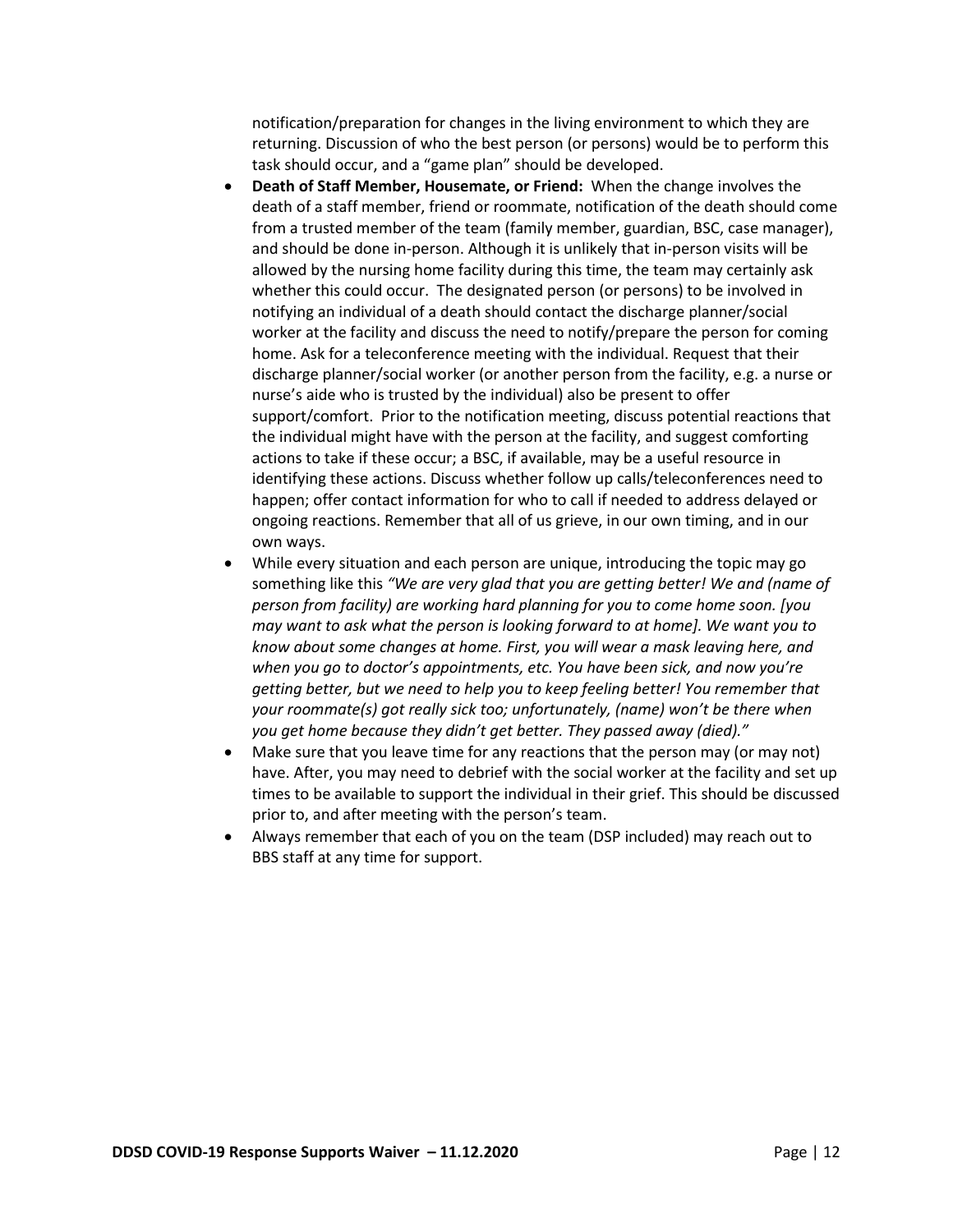# <span id="page-13-1"></span><span id="page-13-0"></span>Tools Individual Risk Benefit Decision Guide

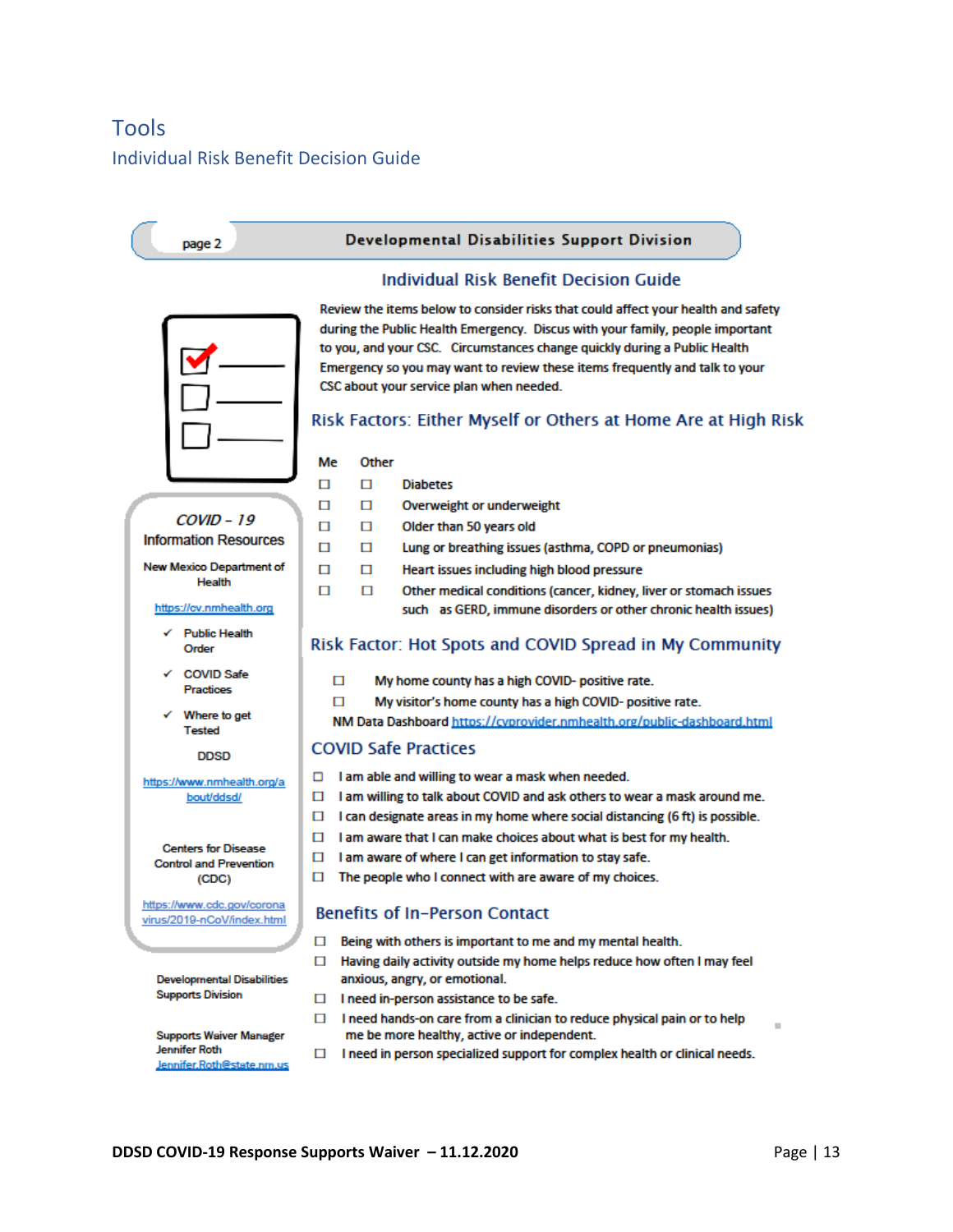#### **Provider Selection Guide - COVID Appendix**

<span id="page-14-0"></span>Talk to your case manager, consultant or community supports coordinator about planning your service plan. When you know which services, you would like to plan for, the questions below may help with provider agency or vendor selection during COVID-19.

### **DI HOW DOES YOUR AGENY COMMUNICATE THE LATEST INFORMATION ABOUT COVID SAFE PRACTICES TO PARTICIPANTS?**



- $\checkmark$  Ways you like to communicate email; text; phone, website, or in person
- $\checkmark$  Easy to understand materials
- Point person at agency who is easy to reach
- How remote services are provided or supported

### □ HOW DOES YOUR AGENCY HELP UNDERSTAND RISKS AND BENEFITS TO THIS SERVICE DURING COVID-19?



- Agency communication about the risks and ✓ benefits of services and my choices
- If the agency is willing to work through my individual needs and risk factors

#### D HOW DOES YOUR AGENCY IMPLEMENT COVID SAFE PRACTICES?



- ✓ Rules about wearing & cleaning cloth masks
- Use of visual cues for six feet distance ✓
- Hand washing routines
- Cleaning and sanitation practices
- Plan to get, use and dispose safely of Personal Protective Equipment (PPE)

DDSD-COVID 19 v2 8-13-20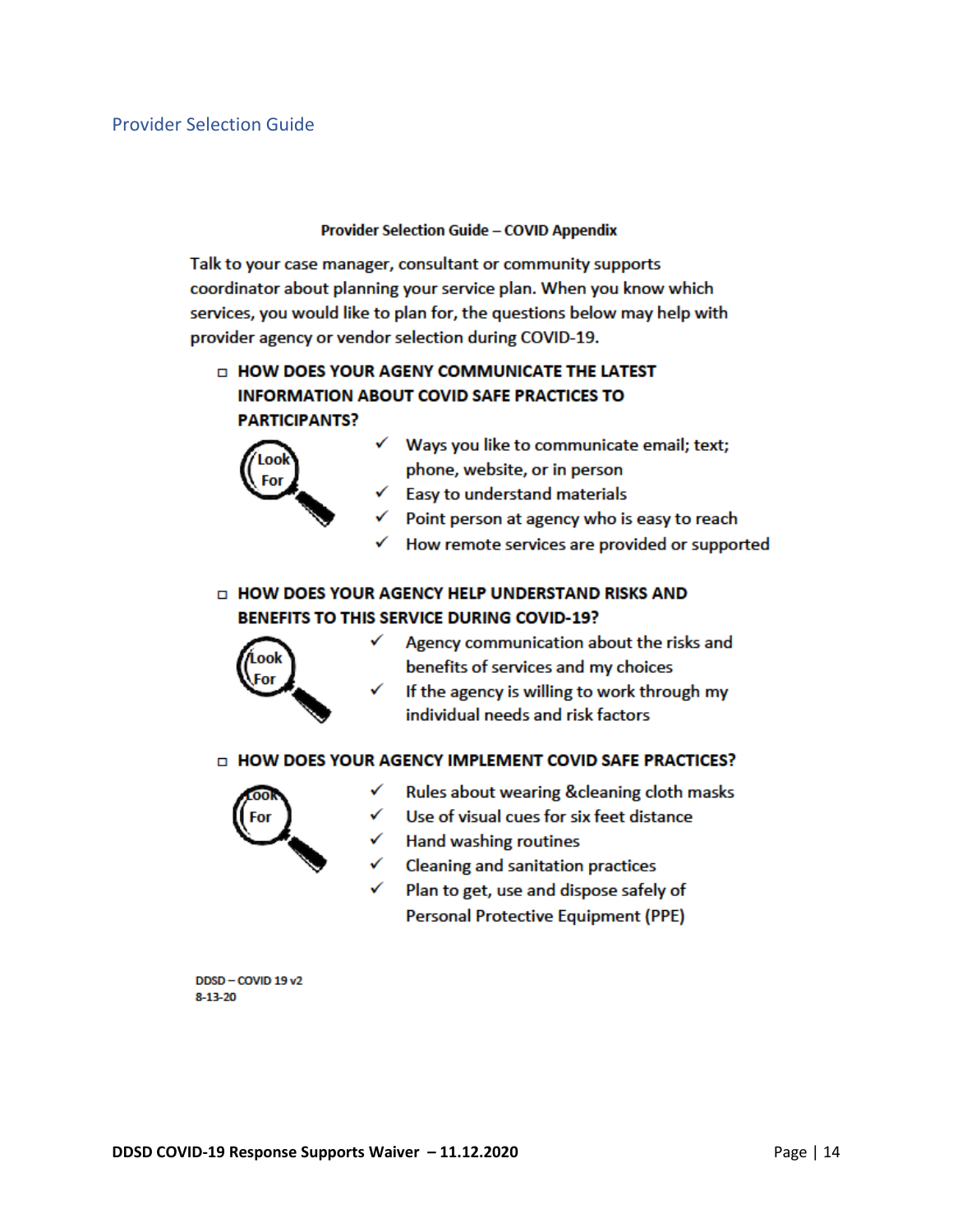### <span id="page-15-0"></span>Additional Resources

DDSD has resources available for Supports Waiver participants and Community Support Coordinators as follows:

- Bureau of Behavior Supports (BBS) Behavioral Issues
- Clinical Services Bureau (CSB) Clinical Issues
- The Regional Office Nurses
- The Community Inclusion Unit Employment and Community Inclusion Issues
- NM DOH COVID-19 Site: <https://cv.nmhealth.org/>
- DOH COVID-19 Policies:<https://cv.nmhealth.org/>
- DDSD COVID-19 Site:<https://nmhealth.org/about/ddsd/diro/ddcv/>
- Should I be Tested?<https://cv.nmhealth.org/should-i-get-tested/>
- DOH Test Portal:<https://cvresults.nmhealth.org/>
- HSD COVID-19 Portal:<https://nmmedicaid.portal.conduent.com/static/covid.htm>
- Report a Public Health Order Violation[: https://www.newmexico.gov/2020/03/25/how-to](https://www.newmexico.gov/2020/03/25/how-to-report-non-compliance-within-a-business-a-violation-of-the-mass-gatherings-ban-or-other-violations-of-the-public-order/)[report-non-compliance-within-a-business-a-violation-of-the-mass-gatherings-ban-or-other](https://www.newmexico.gov/2020/03/25/how-to-report-non-compliance-within-a-business-a-violation-of-the-mass-gatherings-ban-or-other-violations-of-the-public-order/)[violations-of-the-public-order/](https://www.newmexico.gov/2020/03/25/how-to-report-non-compliance-within-a-business-a-violation-of-the-mass-gatherings-ban-or-other-violations-of-the-public-order/)
- Centers for Disease Control and Prevention (CDC) COVID-19 site: https://www.cdc.gov/